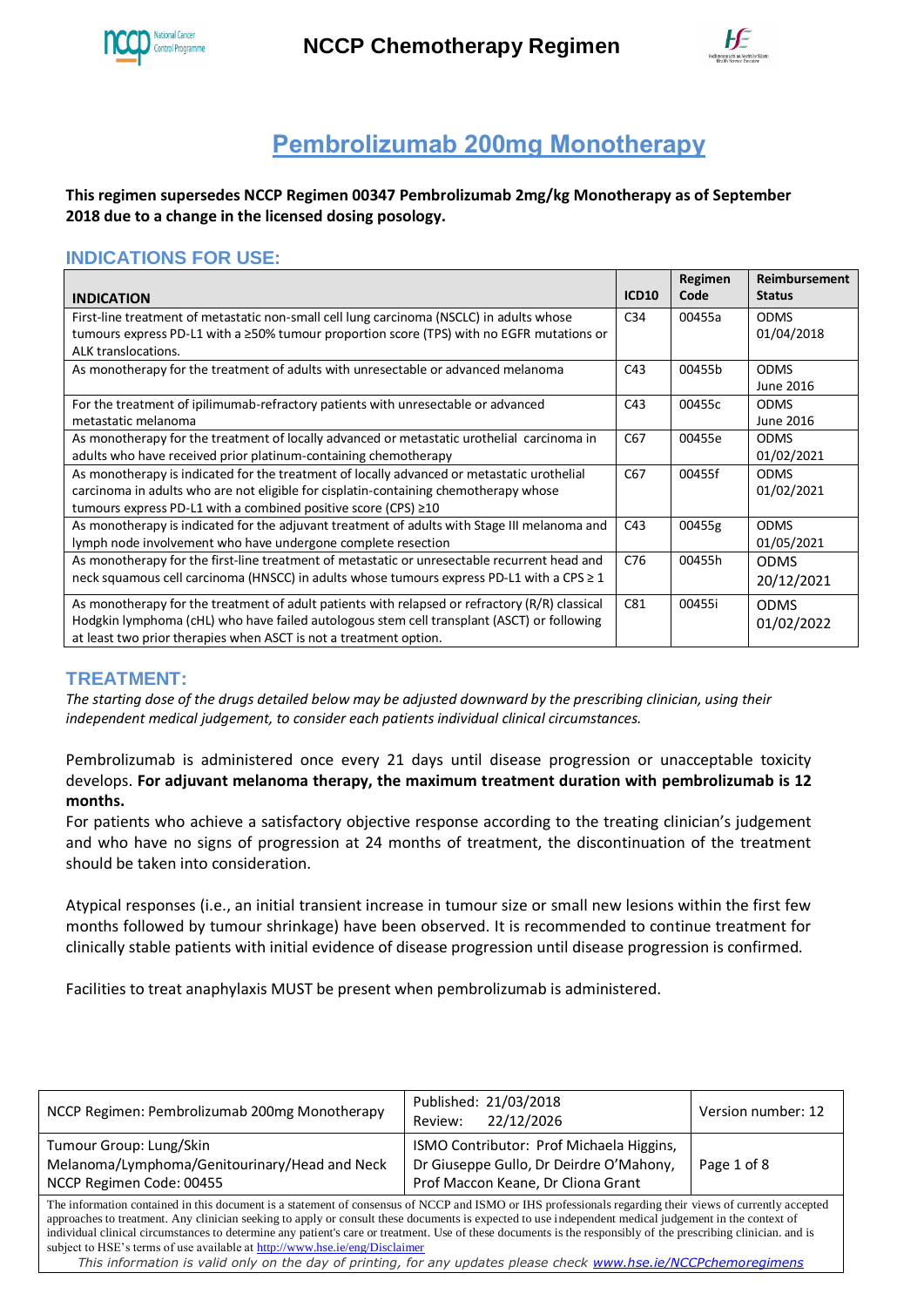

# **NCCP Chemotherapy Regimen**



| Day                                                                                  | <b>Drug</b>   | <b>Dose</b>       | Route          | <b>Diluent &amp; Rate</b>       | Cycle         |
|--------------------------------------------------------------------------------------|---------------|-------------------|----------------|---------------------------------|---------------|
|                                                                                      | Pembrolizumab | 200 <sub>mg</sub> | 1V<br>infusion | 100ml 0.9% NaCl over 30 minutes | Every 21 days |
| Pembrolizumab is diluted to a final concentration ranging from 1-10mg/ml.            |               |                   |                |                                 |               |
| Administer using a low-protein binding 0.2 to 5 micrometre in-line or add-on filter. |               |                   |                |                                 |               |

# **ELIGIBILITY:**

- Indications as above
- Adequate haematological, hepatic and renal function
- **First line Non-Small Cell Lung Cancer** 
	- o Histologically or cytologically confirmed stage IV NSCLC with no sensitizing EGFR mutations or ALK translocations
	- o ECOG Status 0-1
	- $\circ$  Confirmation of PD-L1 tumour proportion score of 50% or greater by a validated test
	- o No previous systemic therapy for metastatic disease
- **Melanoma**
	- o Advanced: No more than one previous systemic treatment for advanced disease
	- o Adjuvant: Melanoma with involvement of lymph nodes or metastatic disease who have undergone complete resection
	- o ECOG Status 0-1

#### **Classical Hodgkin Lymphoma**

- o Consider the benefit of treatment with pembrolizumab versus the risk of possible GVHD in patients with a history of allogeneic HSCT
- o ECOG Status 0-1
- **Urothelial carcinoma second-line:**
	- o Histologically or cytologically confirmed urothelial carcinoma of the renal pelvis, ureter, bladder or urethra that shows predominantly transitional-cell features on histologic testing
	- $O$  ECOG 0-2
	- o Have had progression or recurrence of urothelial cancer following receipt of a first line platinum-containing regimen (CISplatin or CARBOplatin)
- **Urothelial carcinoma first-line**
	- o Histologically or cytologically-confirmed diagnosis of advanced/unresectable (inoperable) or metastatic urothelial cancer of the renal pelvis, ureter, bladder or urethra (transitional cell and mixed transitional/non-transitional cell histologies)
	- o Ineligible for CISplatin therapy
	- o ECOG 0-2
	- o PD-L1 with a combined positive score (CPS) >10 as demonstrated by a valid assay method

#### **Head and neck squamous cell carcinoma (HNSCC)**

- Histologically or cytologically-confirmed recurrent or metastatic head and neck squamous cell carcinoma considered incurable by local therapies
- Primary HNSCC tumour excluding cancers of the nasopharynx
- ECOG 0-2

| NCCP Regimen: Pembrolizumab 200mg Monotherapy                                                                                                                                                                                                                                                                                                                                                                                                                                                                                                                      | Published: 21/03/2018<br>22/12/2026<br>Review:                                                                            | Version number: 12 |  |
|--------------------------------------------------------------------------------------------------------------------------------------------------------------------------------------------------------------------------------------------------------------------------------------------------------------------------------------------------------------------------------------------------------------------------------------------------------------------------------------------------------------------------------------------------------------------|---------------------------------------------------------------------------------------------------------------------------|--------------------|--|
| Tumour Group: Lung/Skin<br>Melanoma/Lymphoma/Genitourinary/Head and Neck<br>NCCP Regimen Code: 00455                                                                                                                                                                                                                                                                                                                                                                                                                                                               | ISMO Contributor: Prof Michaela Higgins,<br>Dr Giuseppe Gullo, Dr Deirdre O'Mahony,<br>Prof Maccon Keane, Dr Cliona Grant | Page 2 of 8        |  |
| The information contained in this document is a statement of consensus of NCCP and ISMO or IHS professionals regarding their views of currently accepted<br>approaches to treatment. Any clinician seeking to apply or consult these documents is expected to use independent medical judgement in the context of<br>individual clinical circumstances to determine any patient's care or treatment. Use of these documents is the responsibly of the prescribing clinician, and is<br>subject to HSE's terms of use available at http://www.hse.ie/eng/Disclaimer |                                                                                                                           |                    |  |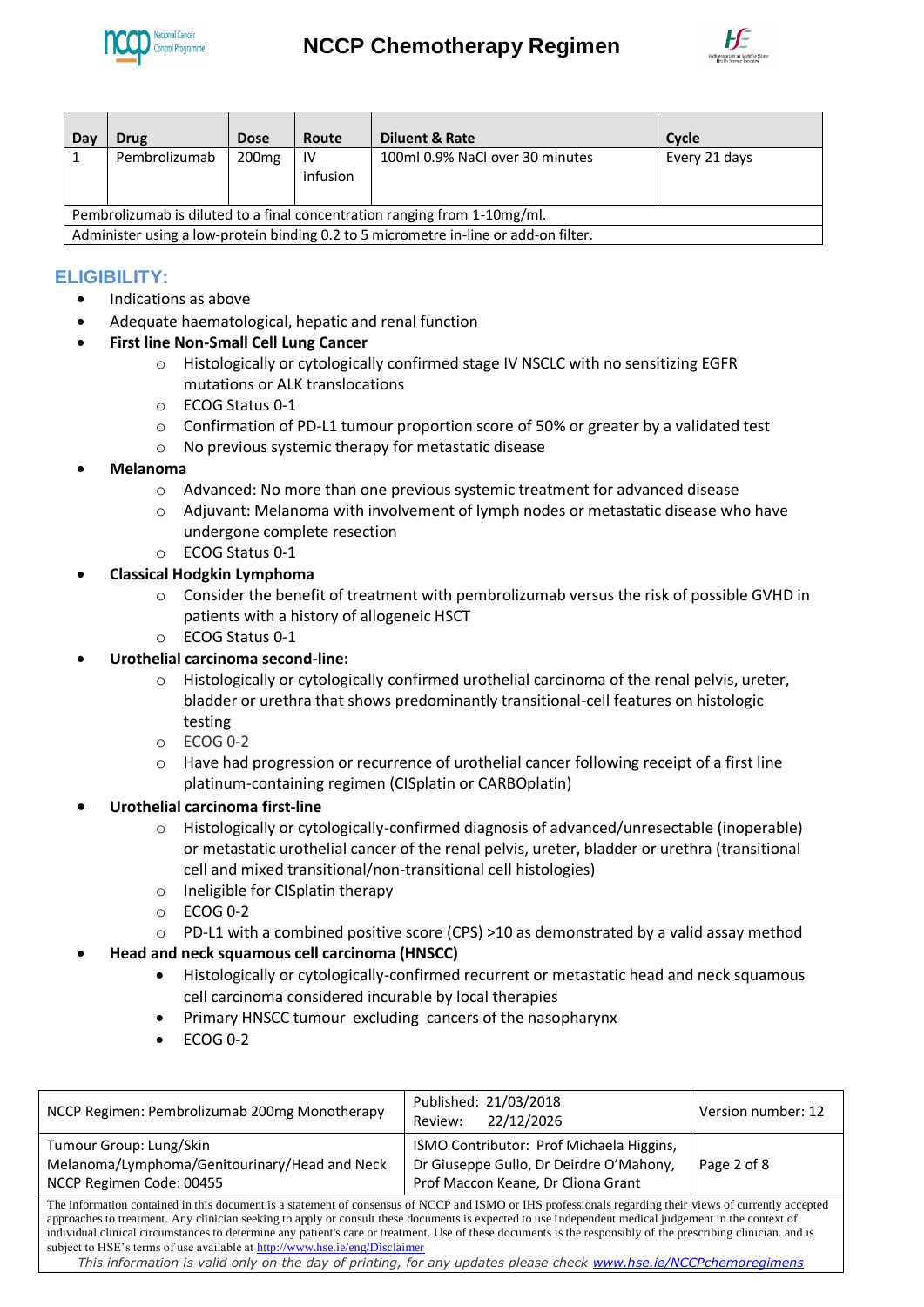



PD-L1 with a combined positive score (CPS)  $\geq$ 1 as demonstrated by a validated assay method

# **CAUTION:**

Use with caution in patients with:

History of serious autoimmune disease

## **EXCLUSIONS:**

- Hypersensitivity to pembrolizumab or any of the excipients.
- Has received prior therapy with an anti-PD-1 or anti-PD-L1 antibody
- Untreated brain metastases
- Any medical condition that requires immunosuppressive doses of systemic corticosteroids or other immunosuppressive medication(s) (defined as >10mg prednisolone/daily (or steroid equivalent, excluding inhaled or topical steroids)
- History of interstitial lung disease
- Any active clinically significant infection requiring therapy
- HNSCC: Progressive disease within six months of completion of curatively intended systemic treatment for locoregionally advanced HNSCC

# **PRESCRIPTIVE AUTHORITY:**

The treatment plan must be initiated by a Consultant Medical Oncologist or Consultant Haematologist experienced in the treatment of haematological malignancies

#### **TESTS:**

#### **Baseline tests**:

- FBC, renal and liver profile
- **•** Glucose
- Thyroid function tests.
- Virology Screen: Hepatitis B (HBsAg, HBcoreAb) and Hepatitis C
- NSCLC, 1L urothelial cancer and HNSCC : PD-L1 expression using a validated test method

#### **Regular tests**:

- FBC, renal and liver profile prior to each cycle
- Glucose prior to each cycle
- TSH every 3 to 6 weeks.

#### **Disease monitoring:**

Disease monitoring should be in line with the patient's treatment plan and any other test/s as directed by the supervising Consultant.

| NCCP Regimen: Pembrolizumab 200mg Monotherapy                                                                                                                                                                                                                                                                                                                                                                                                                                                                                                                           | Published: 21/03/2018<br>22/12/2026<br>Review:                                                                            | Version number: 12 |  |
|-------------------------------------------------------------------------------------------------------------------------------------------------------------------------------------------------------------------------------------------------------------------------------------------------------------------------------------------------------------------------------------------------------------------------------------------------------------------------------------------------------------------------------------------------------------------------|---------------------------------------------------------------------------------------------------------------------------|--------------------|--|
| Tumour Group: Lung/Skin<br>Melanoma/Lymphoma/Genitourinary/Head and Neck<br>NCCP Regimen Code: 00455                                                                                                                                                                                                                                                                                                                                                                                                                                                                    | ISMO Contributor: Prof Michaela Higgins,<br>Dr Giuseppe Gullo, Dr Deirdre O'Mahony,<br>Prof Maccon Keane, Dr Cliona Grant | Page 3 of 8        |  |
| The information contained in this document is a statement of consensus of NCCP and ISMO or IHS professionals regarding their views of currently accepted<br>approaches to treatment. Any clinician seeking to apply or consult these documents is expected to use independent medical judgement in the context of<br>individual clinical circumstances to determine any patient's care or treatment. Use of these documents is the responsibly of the prescribing clinician, and is<br>subject to HSE's terms of use available at http://www.hse.ie/eng/Disclaimer<br>. |                                                                                                                           |                    |  |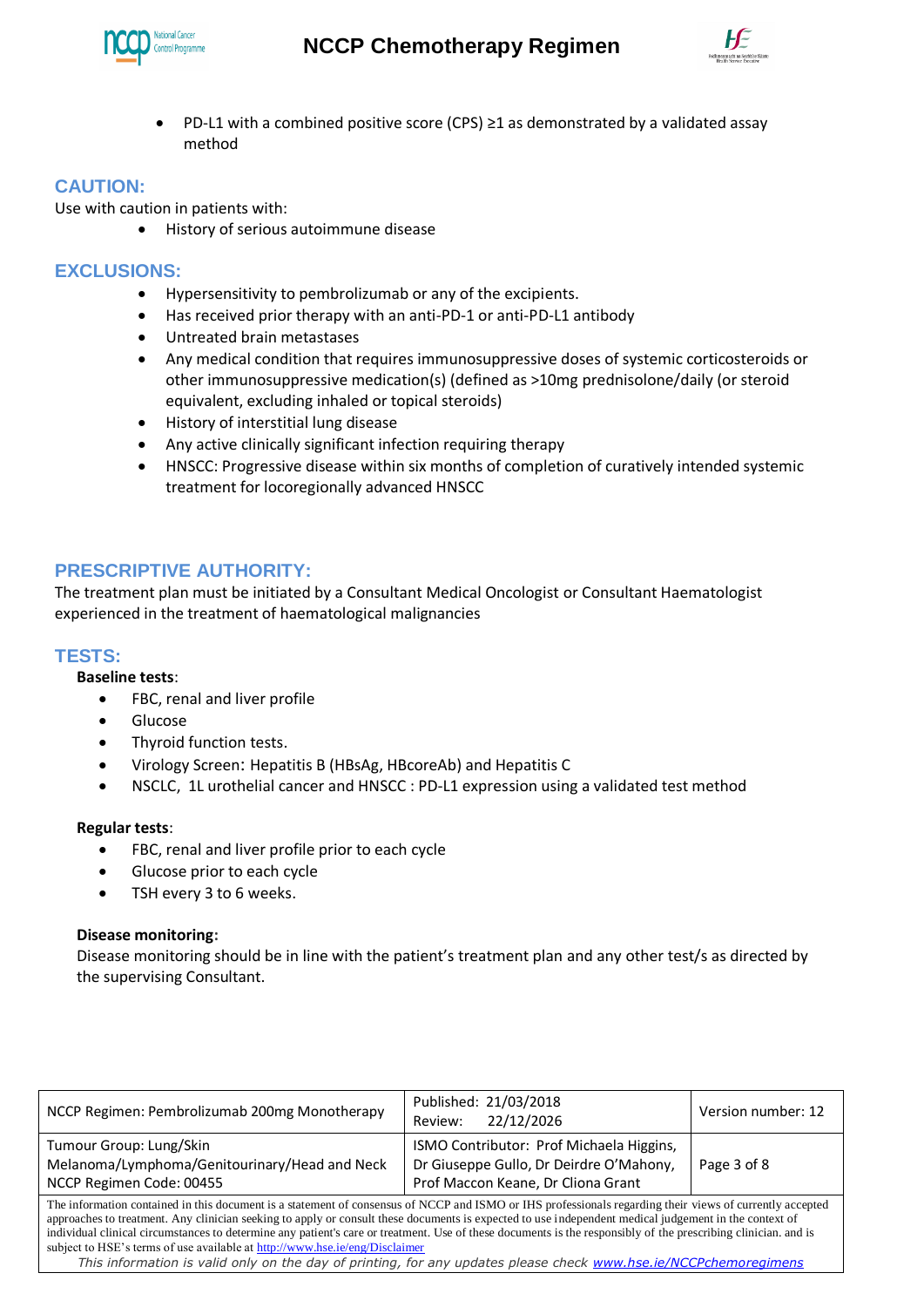



# **DOSE MODIFICATIONS:**

- Any dose modification should be discussed with a Consultant.
- Management of immune-related adverse reactions may require withholding of a dose or permanent discontinuation of pembrolizumab therapy and institution of systemic high-dose corticosteroid.
- Dose reduction is not recommended.
- Guidelines for withholding of doses or permanent discontinuation are described below in Table 1.

| Immune-related<br>adverse reactions                                                                  | Severity (NCI-CTCAE v.4 grading)                                                                                                                                                                                                                                                                                                                                                                                                                                                                                                                                   |                                                                                                                                                               |                                                                                                                                                                                                                                                                                                          | <b>Treatment modification</b> |
|------------------------------------------------------------------------------------------------------|--------------------------------------------------------------------------------------------------------------------------------------------------------------------------------------------------------------------------------------------------------------------------------------------------------------------------------------------------------------------------------------------------------------------------------------------------------------------------------------------------------------------------------------------------------------------|---------------------------------------------------------------------------------------------------------------------------------------------------------------|----------------------------------------------------------------------------------------------------------------------------------------------------------------------------------------------------------------------------------------------------------------------------------------------------------|-------------------------------|
| <b>Pneumonitis</b>                                                                                   | Grade 2                                                                                                                                                                                                                                                                                                                                                                                                                                                                                                                                                            |                                                                                                                                                               | Withhold*                                                                                                                                                                                                                                                                                                |                               |
|                                                                                                      | Grade 3 or 4, or recurrent Grade 2                                                                                                                                                                                                                                                                                                                                                                                                                                                                                                                                 |                                                                                                                                                               | Permanently discontinue                                                                                                                                                                                                                                                                                  |                               |
| <b>Colitis</b>                                                                                       | Grade 2 or 3                                                                                                                                                                                                                                                                                                                                                                                                                                                                                                                                                       |                                                                                                                                                               | Withhold*                                                                                                                                                                                                                                                                                                |                               |
|                                                                                                      | Grade 4 or recurrent Grade 3                                                                                                                                                                                                                                                                                                                                                                                                                                                                                                                                       |                                                                                                                                                               | Permanently discontinue                                                                                                                                                                                                                                                                                  |                               |
| <b>Nephritis</b>                                                                                     | Grade 2 with creatinine $> 1.5$ to $\leq 3$ times upper<br>limit of normal (ULN)                                                                                                                                                                                                                                                                                                                                                                                                                                                                                   |                                                                                                                                                               | Withhold*                                                                                                                                                                                                                                                                                                |                               |
|                                                                                                      | Grade $\geq$ 3 with creatinine $>$ 3 times ULN                                                                                                                                                                                                                                                                                                                                                                                                                                                                                                                     |                                                                                                                                                               | Permanently discontinue                                                                                                                                                                                                                                                                                  |                               |
| <b>Endocrinopathies</b>                                                                              | Grade 2 adrenal insufficiency and<br>hypophysitis                                                                                                                                                                                                                                                                                                                                                                                                                                                                                                                  |                                                                                                                                                               | Withhold treatment until<br>controlled by hormone<br>replacement                                                                                                                                                                                                                                         |                               |
|                                                                                                      | Grades 3 or 4 adrenal insufficiency<br>or symptomatic hypophysitis                                                                                                                                                                                                                                                                                                                                                                                                                                                                                                 |                                                                                                                                                               | Withhold*                                                                                                                                                                                                                                                                                                |                               |
|                                                                                                      | Type 1 diabetes associated with Grade $\geq$ 3<br>hyperglycaemia (glucose > 250 mg/dL or > 13.9<br>mmol/L) or associated with ketoacidosis                                                                                                                                                                                                                                                                                                                                                                                                                         |                                                                                                                                                               | For patients with Grade 3 or Grade 4<br>endocrinopathy that improved to Grade<br>2 or lower and is controlled with<br>hormone replacement, if indicated,<br>continuation of pembrolizumab may be<br>considered after corticosteroid taper, if<br>needed. Otherwise, treatment should be<br>discontinued. |                               |
|                                                                                                      | Hyperthyroidism Grade $\geq 3$                                                                                                                                                                                                                                                                                                                                                                                                                                                                                                                                     |                                                                                                                                                               | Hypothyroidism may be managed with<br>replacement therapy without treatment<br>interruption.                                                                                                                                                                                                             |                               |
| <b>Hepatitis</b>                                                                                     |                                                                                                                                                                                                                                                                                                                                                                                                                                                                                                                                                                    | Withhold*<br>Grade 2 with aspartate aminotransferase (AST)<br>or alanine aminotransferase (ALT) > 3 to 5<br>times ULN or total bilirubin > 1.5 to 3 times ULN |                                                                                                                                                                                                                                                                                                          |                               |
|                                                                                                      | Grade $\geq$ 3 with AST or ALT > 5 times ULN or<br>total bilirubin > 3 times ULN<br>In case of liver metastasis with baseline Grade 2<br>elevation of AST or ALT, hepatitis with AST or<br>ALT increases $\geq$ 50% and lasts $\geq$ 1 week                                                                                                                                                                                                                                                                                                                        |                                                                                                                                                               | Permanently discontinue                                                                                                                                                                                                                                                                                  |                               |
| <b>Skin reactions</b>                                                                                | Grade 3 or suspected Stevens-Johnson<br>syndrome (SJS) or toxic epidermal necrolysis<br>(TEN)                                                                                                                                                                                                                                                                                                                                                                                                                                                                      |                                                                                                                                                               | Withhold*                                                                                                                                                                                                                                                                                                |                               |
|                                                                                                      | Grade 4 or confirmed SJS or TEN                                                                                                                                                                                                                                                                                                                                                                                                                                                                                                                                    |                                                                                                                                                               | Permanently discontinue                                                                                                                                                                                                                                                                                  |                               |
|                                                                                                      | NCCP Regimen: Pembrolizumab 200mg Monotherapy                                                                                                                                                                                                                                                                                                                                                                                                                                                                                                                      | Published: 21/03/2018<br>22/12/2026<br>Review:                                                                                                                |                                                                                                                                                                                                                                                                                                          | Version number: 12            |
| Tumour Group: Lung/Skin<br>Melanoma/Lymphoma/Genitourinary/Head and Neck<br>NCCP Regimen Code: 00455 |                                                                                                                                                                                                                                                                                                                                                                                                                                                                                                                                                                    | Prof Maccon Keane, Dr Cliona Grant                                                                                                                            | ISMO Contributor: Prof Michaela Higgins,<br>Dr Giuseppe Gullo, Dr Deirdre O'Mahony,                                                                                                                                                                                                                      | Page 4 of 8                   |
|                                                                                                      | The information contained in this document is a statement of consensus of NCCP and ISMO or IHS professionals regarding their views of currently accepted<br>approaches to treatment. Any clinician seeking to apply or consult these documents is expected to use independent medical judgement in the context of<br>individual clinical circumstances to determine any patient's care or treatment. Use of these documents is the responsibly of the prescribing clinician, and is<br>subject to HSE's terms of use available at http://www.hse.ie/eng/Disclaimer |                                                                                                                                                               |                                                                                                                                                                                                                                                                                                          |                               |

**Table 1: Recommended treatment modifications for pembrolizumab**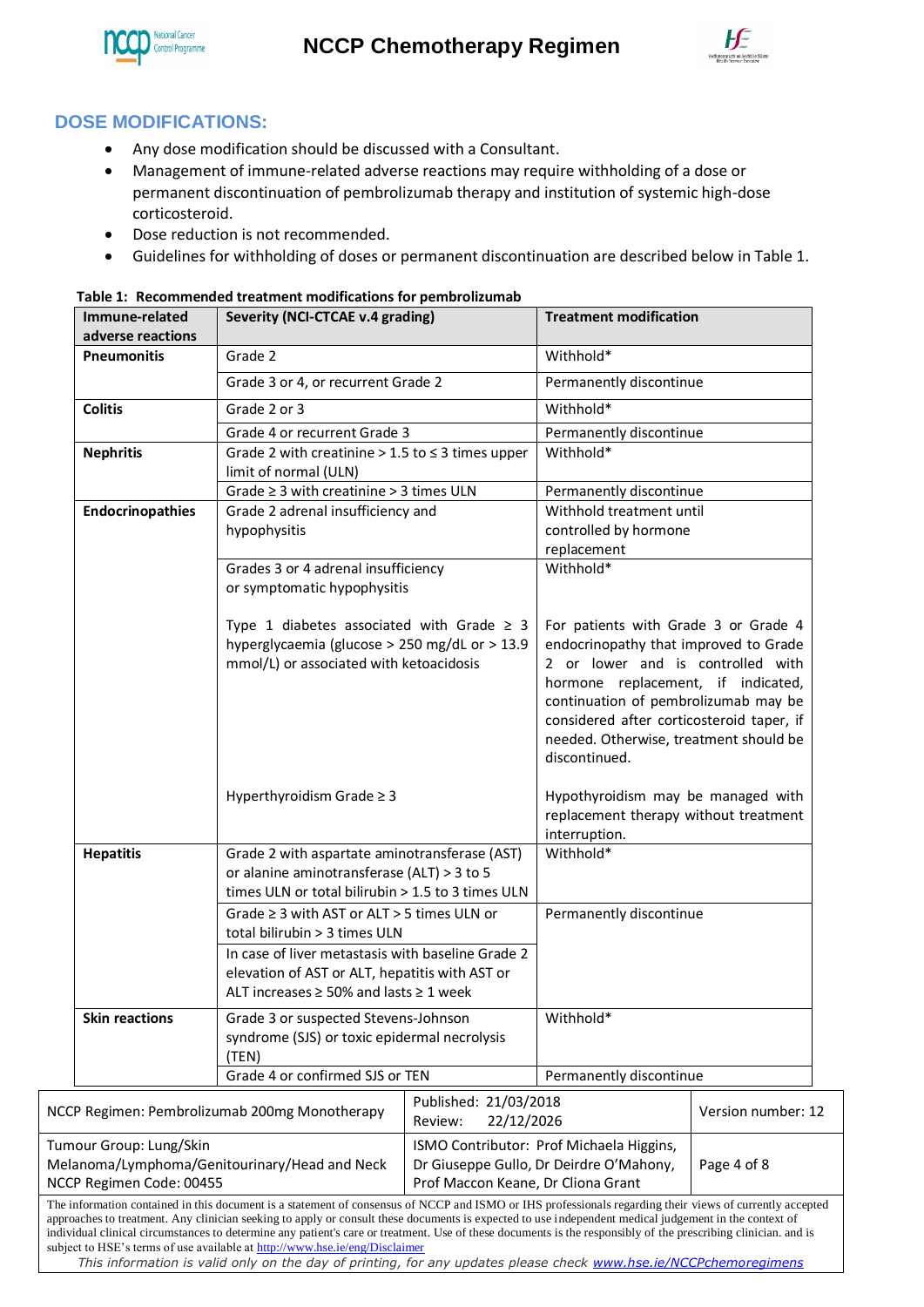



| Other immune-    | Based on severity and type of reaction (grade 2 | Withhold*               |
|------------------|-------------------------------------------------|-------------------------|
| related adverse  | or Grade 3)                                     |                         |
| reactions**      | Grade 3 or4 myocarditis                         | Permanently discontinue |
|                  | Grade 3 or 4 encephalitis                       |                         |
|                  | Grade 3 or 4 Guillain-Barre syndrome            |                         |
|                  | Grade 4 or recurrent Grade 3                    |                         |
| Infusion-related | Grade 3 or 4                                    | Permanently discontinue |
| reactions        |                                                 |                         |

\* Until adverse reactions recover to Grade 0-1. If treatment related toxicity does not resolve to Grade 0-1 within 12 weeks after last dose of pembrolizumab or if corticosteroid dosing cannot be reduced to ≤ 10mg prednisone or equivalent per day within 12 weeks, pembrolizumab should be permanently discontinued

\*\*Pembrolizumab should be permanently discontinued for Grade 4 or recurrent Grade 3 immune-related adverse reactions, unless otherwise specified in Table 1

#### **Renal and Hepatic Impairment:**

**Table 2: Dose modification of pembrolizumab in renal and hepatic impairment**

| <b>Renal Impairment</b> |                             | <b>Hepatic Impairment</b> |                                        |
|-------------------------|-----------------------------|---------------------------|----------------------------------------|
| Mild/Moderate           | No dose adjustment required | Mild                      | No dose adjustment required            |
| Severe                  | Has not been studied        |                           | Moderate/Severe   Has not been studied |

# **SUPPORTIVE CARE:**

**EMETOGENIC POTENTIAL:** Minimal (**Refer to local policy).**

**PREMEDICATIONS:** Not usually required

**OTHER SUPPORTIVE CARE**: Not usually required

# **ADVERSE EFFECTS / REGIMEN SPECIFIC COMPLICATIONS**

*The adverse effects listed are not exhaustive. Please refer to the relevant Summary of Product Characteristics for full details*.

 **Immune-mediated adverse reactions:** Most immune-related adverse reactions occurring during treatment with pembrolizumab are reversible and managed with interruptions of pembrolizumab, administration of corticosteroids and/or supportive care. Immune-related adverse reactions have also occurred after the last dose of pembrolizumab. For suspected immune-related adverse reactions, adequate evaluation to confirm aetiology or exclude other causes should be ensured. Based on the severity of the adverse reaction, pembrolizumab should be withheld and corticosteroids administered. Upon improvement to Grade  $\leq 1$ , corticosteroid taper should be initiated and continued over at least 1 month.

Based on limited data from clinical studies in patients whose immune-related adverse reactions could not be controlled with corticosteroid use, administration of other systemic immunosuppressants can be considered. Pembrolizumab may be restarted within 12 weeks after last dose of pembrolizumab if the adverse reaction remains at Grade ≤ 1 and corticosteroid dose has been reduced to ≤ 10 mg prednisone or equivalent per day. Pembrolizumab must be permanently discontinued for any Grade 3 immunerelated adverse reaction that recurs and for any Grade 4 immune-related adverse reaction toxicity,

| NCCP Regimen: Pembrolizumab 200mg Monotherapy                                                                                                                                                                                                                                                                                                                                                                                                                                                                                                                                                                                                                                          | Published: 21/03/2018<br>22/12/2026<br>Review:                                                                            | Version number: 12 |  |
|----------------------------------------------------------------------------------------------------------------------------------------------------------------------------------------------------------------------------------------------------------------------------------------------------------------------------------------------------------------------------------------------------------------------------------------------------------------------------------------------------------------------------------------------------------------------------------------------------------------------------------------------------------------------------------------|---------------------------------------------------------------------------------------------------------------------------|--------------------|--|
| Tumour Group: Lung/Skin<br>Melanoma/Lymphoma/Genitourinary/Head and Neck<br>NCCP Regimen Code: 00455                                                                                                                                                                                                                                                                                                                                                                                                                                                                                                                                                                                   | ISMO Contributor: Prof Michaela Higgins,<br>Dr Giuseppe Gullo, Dr Deirdre O'Mahony,<br>Prof Maccon Keane, Dr Cliona Grant | Page 5 of 8        |  |
| The information contained in this document is a statement of consensus of NCCP and ISMO or IHS professionals regarding their views of currently accepted<br>approaches to treatment. Any clinician seeking to apply or consult these documents is expected to use independent medical judgement in the context of<br>individual clinical circumstances to determine any patient's care or treatment. Use of these documents is the responsibly of the prescribing clinician, and is<br>subject to HSE's terms of use available at http://www.hse.ie/eng/Disclaimer<br>This information is valid only on the day of printing, for any undates please check www.bse je/NCCPchemoregimens |                                                                                                                           |                    |  |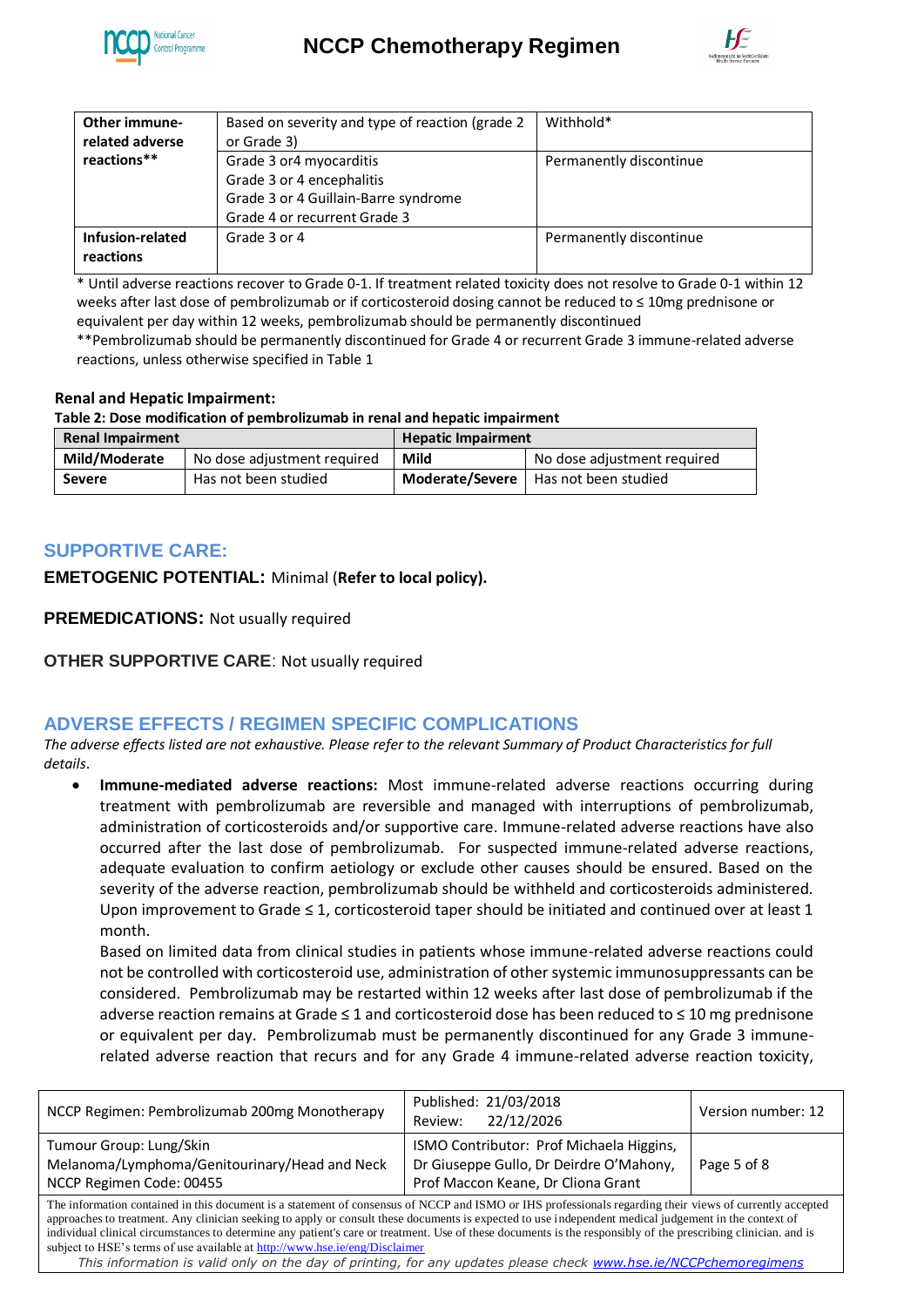



except for endocrinopathies that are controlled with replacement hormones. Specific guidelines for management of Immune Mediated Adverse Events are available.

 **Infusion-related reactions**: Severe infusion-related reactions have been reported in patients receiving pembrolizumab. For severe infusion reactions, infusion should be stopped and pembrolizumab permanently discontinued. Patients with mild or moderate infusion reaction may continue to receive pembrolizumab with close monitoring; premedication with antipyretic and antihistamine may be considered.

## **DRUG INTERACTIONS:**

- No formal pharmacokinetic drug interaction studies have been conducted with pembrolizumab. Since pembrolizumab is cleared from the circulation through catabolism, no metabolic drug-drug interactions are expected.
- The use of systemic corticosteroids or immunosuppressants before starting pembrolizumab should be avoided because of their potential interference with the pharmacodynamic activity and efficacy of pembrolizumab. However, systemic corticosteroids or other immunosuppressants can be used after starting pembrolizumab to treat immune-related adverse reactions.
- Current drug interaction databases should be consulted for more information.

# **COMPANY SUPPORT RESOURCES/Useful Links:**

Please note that this is for information only and does not constitute endorsement by the NCCP

#### **Patient Guide**

<https://www.hpra.ie/img/uploaded/swedocuments/896369cd-ec45-4e3a-978f-bacea851002e.pdf> **Patient Alert Card**

<https://www.hpra.ie/img/uploaded/swedocuments/874908fb-698e-472d-91d5-dc3a1f14a8f7.pdf>

### **REFERENCES:**

- 1. Bellmunt, J et al. Pembrolizumab as Second-Line Therapy for Advanced Urothelial Carcinoma. N Engl J Med 2017; 376:1015-26.
- 2. Balar, A et al. First-line pembrolizumab in cisplatin-ineligible patients with locally advanced and unresectable or metastatic urothelial cancer (KEYNOTE-052): a multicentre, single-arm, phase 2 study. Lancet Oncol 2017; 18: 1483–92
- 3. Reck M, Delvys R-A et al. Pembrolizumab versus Chemotherapy for PD-L1-Positive Non-Small-Cell Lung Cancer. N Engl J Med 2016;375:1823-1833.
- 4. Robert C, et al. Pembrolizumab versus Ipilimumab in Advanced Melanoma. N Engl J Med 2015; 372:2521-2532.
- 5. Ribas A, et al. Pembrolizumab versus investigator-choice chemotherapy for ipilimumab-refractory melanoma (KEYNOTE**-**002): a randomised, controlled, phase 2 trial. Lancet Oncology 2015; 16 ;( 8)908- 918.
- 6. Robert C, et al. Anti-programmed-death-receptor-1 treatment with pembrolizumab in ipilimumabrefractory advanced melanoma: a randomised dose-comparison cohort of a phase 1 trial**.** Lancet Oncol 2014; 384:1109-17.
- 7. Chen R et al. Phase II Study of the Efficacy and Safety of Pembrolizumab for Relapsed/Refractory Classic Hodgkin Lymphoma. J Clin Oncol 2017;35:2125-2133

| NCCP Regimen: Pembrolizumab 200mg Monotherapy                                                                                                                                                                                                                                                                                                                                                                                                                                                                                                                      | Published: 21/03/2018<br>22/12/2026<br>Review:                                                                            | Version number: 12 |  |
|--------------------------------------------------------------------------------------------------------------------------------------------------------------------------------------------------------------------------------------------------------------------------------------------------------------------------------------------------------------------------------------------------------------------------------------------------------------------------------------------------------------------------------------------------------------------|---------------------------------------------------------------------------------------------------------------------------|--------------------|--|
| Tumour Group: Lung/Skin<br>Melanoma/Lymphoma/Genitourinary/Head and Neck<br>NCCP Regimen Code: 00455                                                                                                                                                                                                                                                                                                                                                                                                                                                               | ISMO Contributor: Prof Michaela Higgins,<br>Dr Giuseppe Gullo, Dr Deirdre O'Mahony,<br>Prof Maccon Keane, Dr Cliona Grant | Page 6 of 8        |  |
| The information contained in this document is a statement of consensus of NCCP and ISMO or IHS professionals regarding their views of currently accepted<br>approaches to treatment. Any clinician seeking to apply or consult these documents is expected to use independent medical judgement in the context of<br>individual clinical circumstances to determine any patient's care or treatment. Use of these documents is the responsibly of the prescribing clinician, and is<br>subject to HSE's terms of use available at http://www.hse.ie/eng/Disclaimer |                                                                                                                           |                    |  |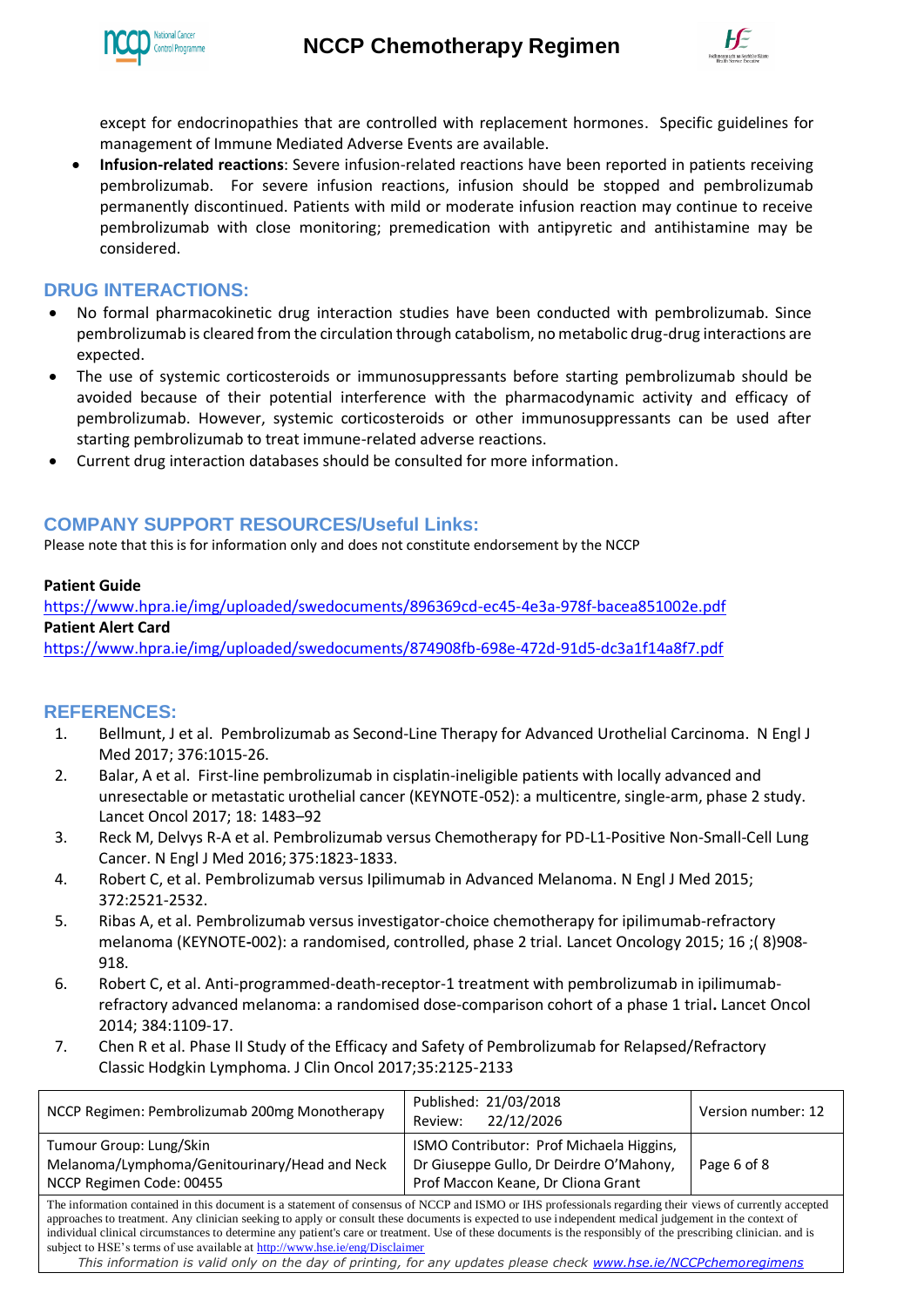



- 8. Gutzmer, R. et al. Programmed cell death protein-1 (PD-1) inhibitor therapy in patients with advanced melanoma and pre-existing autoimmunity or ipilimumab-triggered autoimmunity. European Journal of Cancer; 2017, 75, 24–32.<https://doi.org/10.1016/j.ejca.2016.12.038>
- 9. Eggermont, A. et al. 2018. Adjuvant Pembrolizumab versus Placebo in Resected Stage III Melanoma. N Engl J Med 378(19):1789-1801.
- 10. Burtness B, et al Pembrolizumab alone or with chemotherapy versus cetuximab with chemotherapy for recurrent or metastatic squamous cell carcinoma of the head and neck (KEYNOTE-048): a randomised, open-label, phase 3 study. Lancet; Available from: http://www.ncbi.nlm.nih.gov/pubmed/31679945
- 11. NCCP Classification Document for Systemic Anti-Cancer Therapy (SACT) Induced Nausea and Vomiting. V3 2021. Available at: [https://www.hse.ie/eng/services/list/5/cancer/profinfo/chemoprotocols/nccp](https://www.hse.ie/eng/services/list/5/cancer/profinfo/chemoprotocols/nccp-classification-document-for-systemic-anti-cancer-therapy-sact-induced-nausea-and-vomiting.pdf)[classification-document-for-systemic-anti-cancer-therapy-sact-induced-nausea-and-vomiting.pdf](https://www.hse.ie/eng/services/list/5/cancer/profinfo/chemoprotocols/nccp-classification-document-for-systemic-anti-cancer-therapy-sact-induced-nausea-and-vomiting.pdf)
- 12. Pembrolizumab (Keytruda®) Summary of Product Characteristics. Last updated: 14/07/2021. Accessed Aug 2021. Available at: [https://www.ema.europa.eu/en/documents/product](https://www.ema.europa.eu/en/documents/product-information/keytruda-epar-product-information_en.pdf)[information/keytruda-epar-product-information\\_en.pdf](https://www.ema.europa.eu/en/documents/product-information/keytruda-epar-product-information_en.pdf)

| <b>Version</b> | <b>Date</b> | <b>Amendment</b>                         | <b>Approved By</b>    |
|----------------|-------------|------------------------------------------|-----------------------|
| $\mathbf{1}$   | 21/03/2018  |                                          | Prof Michaela Higgins |
| $\overline{2}$ | 04/09/2018  | Change in licensed dosing posology for   | Prof Michaela Higgins |
|                |             | melanoma.                                | Dr Giuseppe Gullo     |
|                |             | Standardisation of treatment table to    |                       |
|                |             | 100ml NaCl 0.9%.                         |                       |
|                |             | Clarification on the use of systemic     |                       |
|                |             | steroids in exclusion criteria           |                       |
| 3              | 08/11/2018  | Inclusion of indication for Hodgkin      | Dr Deirdre O'Mahony   |
|                |             | Lymphoma.                                |                       |
|                |             | Updated treatment section and            |                       |
|                |             | inclusion / exclusion criteria           |                       |
| 4              | 09/04/2019  | Inclusion of caution for use in patients | Dr Deirdre O'Mahony   |
|                |             | with history of serious auto-immune      | Prof Michaela Higgins |
|                |             | disease                                  |                       |
| 5              | 10/07/2019  | Update of indication for 00455b          | Prof Maccon Keane     |
| 6              | 21/08/2019  | Addition of first line and second line   | Prof Maccon Keane     |
|                |             | indications for urothelial cancer        |                       |
| $\overline{7}$ | 23/9/2020   | Updated management of adverse events     | Prof Maccon Keane     |
|                |             | in line with SmPC update.                |                       |
|                |             | Addition of adjuvant melanoma            |                       |
|                |             | indication.                              |                       |
| 8              | 01/02/2021  | Updated reimbursement status             | Prof Maccon Keane     |
| 9              | 30/4/2021   | Updated indication for 455g              | Prof Maccon Keane     |
|                |             | Updated reimbursement status             |                       |
| 10             | 09/09/2021  | Reviewed. Amended Table 1 (symbols re    | Prof Maccon Keane     |
|                |             | nephritis and endocrinopathies).         |                       |
|                |             | Updated company support resources.       |                       |
| 11             | 22/12/2021  | Updated indication for 00455h            | Dr Cliona Grant       |
|                |             | Updated reimbursement status             |                       |
|                |             | Updated table 1 in line with SmPC.       |                       |

| NCCP Regimen: Pembrolizumab 200mg Monotherapy                                                                                                                                                                                                                                                                       | Published: 21/03/2018<br>22/12/2026<br>Review:                                                                            | Version number: 12 |  |
|---------------------------------------------------------------------------------------------------------------------------------------------------------------------------------------------------------------------------------------------------------------------------------------------------------------------|---------------------------------------------------------------------------------------------------------------------------|--------------------|--|
| Tumour Group: Lung/Skin<br>Melanoma/Lymphoma/Genitourinary/Head and Neck<br>NCCP Regimen Code: 00455                                                                                                                                                                                                                | ISMO Contributor: Prof Michaela Higgins,<br>Dr Giuseppe Gullo, Dr Deirdre O'Mahony,<br>Prof Maccon Keane, Dr Cliona Grant | Page 7 of 8        |  |
| The information contained in this document is a statement of consensus of NCCP and ISMO or IHS professionals regarding their views of currently accepted<br>entropediate to treatment. Any clinician seaking to apply or consult these documents is expected to use independent medical judgement in the context of |                                                                                                                           |                    |  |

eking to apply or consult these docu individual clinical circumstances to determine any patient's care or treatment. Use of these documents is the responsibly of the prescribing clinician. and is subject to HSE's terms of use available at<http://www.hse.ie/eng/Disclaimer>